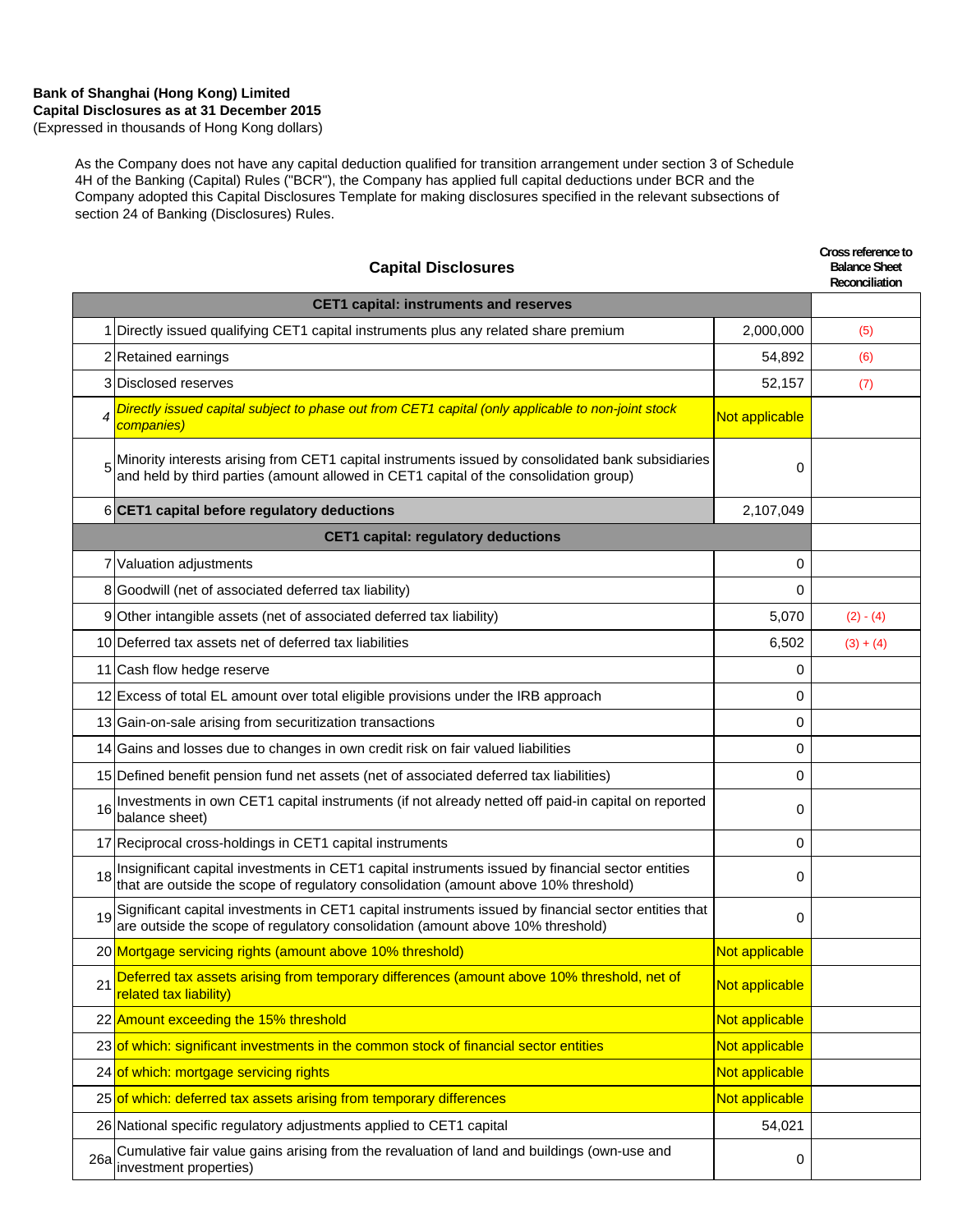# **Bank of Shanghai (Hong Kong) Limited**

**Capital Disclosures as at 31 December 2015** (Expressed in thousands of Hong Kong dollars)

| Tier 2 capital: regulatory deductions |                                                                                                                                                                                         |           |             |
|---------------------------------------|-----------------------------------------------------------------------------------------------------------------------------------------------------------------------------------------|-----------|-------------|
|                                       | 51 Tier 2 capital before regulatory deductions                                                                                                                                          | 79,805    |             |
| 50                                    | Collective impairment allowances and regulatory reserve for general banking risks eligible for<br>inclusion in Tier 2 capital                                                           | 79,805    | $(1) + (8)$ |
|                                       | 49 of which: capital instruments issued by subsidiaries subject to phase out arrangements                                                                                               | 0         |             |
| 48                                    | Tier 2 capital instruments issued by consolidated bank subsidiaries and held by third parties<br>(amount allowed in Tier 2 capital of the consolidation group)                          | 0         |             |
|                                       | 47 Capital instruments subject to phase out arrangements from Tier 2 capital                                                                                                            | 0         |             |
|                                       | 46 Qualifying Tier 2 capital instruments plus any related share premium                                                                                                                 | 0         |             |
|                                       | Tier 2 capital: instruments and provisions                                                                                                                                              |           |             |
|                                       | 45 Tier 1 capital (Tier 1 = CET1 + AT1)                                                                                                                                                 | 2,041,456 |             |
|                                       | 44 AT1 capital                                                                                                                                                                          | $\Omega$  |             |
|                                       | 43 Total regulatory deductions to AT1 capital                                                                                                                                           | 0         |             |
|                                       | 42 Regulatory deductions applied to AT1 capital due to insufficient Tier 2 capital to cover deductions                                                                                  | 0         |             |
|                                       | 41 National specific regulatory adjustments applied to AT1 capital                                                                                                                      | 0         |             |
| 40                                    | Significant capital investments in AT1 capital instruments issued by financial sector entities that<br>are outside the scope of regulatory consolidation                                | 0         |             |
| 39                                    | Insignificant capital investments in AT1 capital instruments issued by financial sector entities that<br>are outside the scope of regulatory consolidation (amount above 10% threshold) | 0         |             |
|                                       | 38 Reciprocal cross-holdings in AT1 capital instruments                                                                                                                                 | 0         |             |
|                                       | 37 Investments in own AT1 capital instruments                                                                                                                                           | 0         |             |
| AT1 capital: regulatory deductions    |                                                                                                                                                                                         |           |             |
|                                       | 36 AT1 capital before regulatory deductions                                                                                                                                             | 0         |             |
|                                       | (amount allowed in AT1 capital of the consolidation group)<br>35 of which: AT1 capital instruments issued by subsidiaries subject to phase out arrangements                             | 0         |             |
| 34                                    | AT1 capital instruments issued by consolidated bank subsidiaries and held by third parties                                                                                              | 0         |             |
|                                       | 33 Capital instruments subject to phase out arrangements from AT1 capital                                                                                                               | 0         |             |
|                                       | 32 of which: classified as liabilities under applicable accounting standards                                                                                                            | 0         |             |
|                                       | 30 Qualifying AT1 capital instruments plus any related share premium<br>31 of which: classified as equity under applicable accounting standards                                         | 0         |             |
|                                       | AT1 capital: instruments                                                                                                                                                                | 0         |             |
|                                       | 29 CET1 capital                                                                                                                                                                         | 2,041,456 |             |
|                                       | 28 Total regulatory deductions to CET1 capital                                                                                                                                          | 65,593    |             |
| 27                                    | Regulatory deductions applied to CET1 capital due to insufficient AT1 capital and Tier 2 capital to<br>cover deductions                                                                 | 0         |             |
| 26f                                   | Capital investment in a connected company which is a commercial entity (amount above 15% of<br>the reporting institution's capital base)                                                | 0         |             |
|                                       | 26e Capital shortfall of regulated non-bank subsidiaries                                                                                                                                | 0         |             |
| 26d                                   | Cumulative losses below depreciated cost arising from the institution's holdings of land and<br>buildings                                                                               | 0         |             |
|                                       | 26c Securitization exposures specified in a notice given by the Monetary Authority                                                                                                      | 0         |             |
|                                       | 26b Regulatory reserve for general banking risks                                                                                                                                        | 54,021    | (8)         |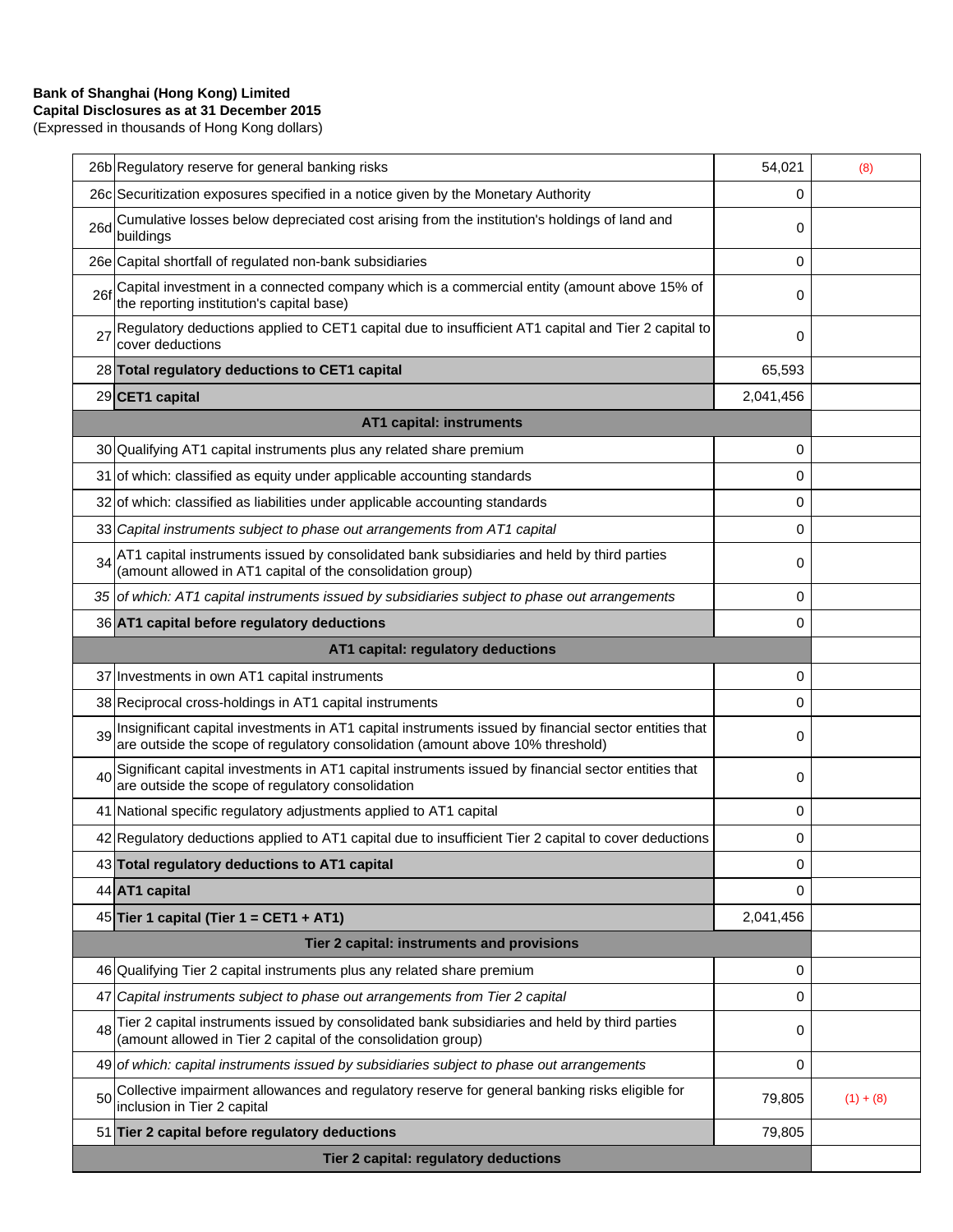# **Bank of Shanghai (Hong Kong) Limited**

**Capital Disclosures as at 31 December 2015** (Expressed in thousands of Hong Kong dollars)

|                                                                    | 52 Investments in own Tier 2 capital instruments                                                                                                                                                                               | 0              |  |
|--------------------------------------------------------------------|--------------------------------------------------------------------------------------------------------------------------------------------------------------------------------------------------------------------------------|----------------|--|
|                                                                    | 53 Reciprocal cross-holdings in Tier 2 capital instruments                                                                                                                                                                     | 0              |  |
| 54                                                                 | Insignificant capital investments in Tier 2 capital instruments issued by financial sector entities<br>that are outside the scope of regulatory consolidation (amount above 10% threshold)                                     | 0              |  |
| 55                                                                 | Significant capital investments in Tier 2 capital instruments issued by financial sector entities that<br>are outside the scope of regulatory consolidation                                                                    | 0              |  |
|                                                                    | 56 National specific regulatory adjustments applied to Tier 2 capital                                                                                                                                                          | $\mathbf 0$    |  |
| 56a                                                                | Add back of cumulative fair value gains arising from the revaluation of land and buildings (own-<br>use and investment properties) eligible for inclusion in Tier 2 capital                                                    | 0              |  |
|                                                                    | 57 Total regulatory deductions to Tier 2 capital                                                                                                                                                                               | $\Omega$       |  |
|                                                                    | 58 Tier 2 capital                                                                                                                                                                                                              | 79,805         |  |
|                                                                    | 59 Total capital (Total capital = Tier 1 + Tier 2)                                                                                                                                                                             | 2,121,261      |  |
|                                                                    | 60 Total risk weighted assets                                                                                                                                                                                                  | 10,541,534     |  |
|                                                                    | Capital ratios (as a percentage of risk weighted assets)                                                                                                                                                                       |                |  |
|                                                                    | 61 CET1 capital ratio                                                                                                                                                                                                          | 19.37%         |  |
|                                                                    | 62 Tier 1 capital ratio                                                                                                                                                                                                        | 19.37%         |  |
|                                                                    | 63 Total capital ratio                                                                                                                                                                                                         | 20.12%         |  |
|                                                                    | Institution specific buffer requirement (minimum CET1 capital requirement as specified in s.3B of<br>64 the BCR plus capital conservation buffer plus countercyclical buffer requirements plus G-SIB or D<br>SIB requirements) | 4.50%          |  |
|                                                                    | 65 of which: capital conservation buffer requirement                                                                                                                                                                           | 0.00%          |  |
|                                                                    | 66 of which: bank specific countercyclical buffer requirement                                                                                                                                                                  | 0.00%          |  |
|                                                                    | 67 of which: G-SIB or D-SIB buffer requirement                                                                                                                                                                                 | 0.00%          |  |
| 68                                                                 | CET1 capital surplus over the minimum CET1 requirement and any CET1 capital used to meet<br>the Tier 1 and Total capital requirement under s.3B of the BCR                                                                     | 12.12%         |  |
|                                                                    | National minima (if different from Basel 3 minimum)                                                                                                                                                                            |                |  |
|                                                                    | 69 National CET1 minimum ratio                                                                                                                                                                                                 | Not applicable |  |
|                                                                    | 70 National Tier 1 minimum ratio                                                                                                                                                                                               | Not applicable |  |
|                                                                    | 71 National Total capital minimum ratio                                                                                                                                                                                        | Not applicable |  |
| Amounts below the thresholds for deduction (before risk weighting) |                                                                                                                                                                                                                                |                |  |
|                                                                    | Insignificant capital investments in CET1 capital instruments, AT1 capital instruments and Tier 2<br>72 capital instruments issued by financial sector entities that are outside the scope of regulatory<br>consolidation      | 0              |  |
| 73                                                                 | Significant capital investments in CET1 capital instruments issued by financial sector entities that<br>are outside the scope of regulatory consolidation                                                                      | 90,000         |  |
|                                                                    | 74 Mortgage servicing rights (net of related tax liability)                                                                                                                                                                    | Not applicable |  |
|                                                                    | 75 Deferred tax assets arising from temporary differences (net of related tax liability)                                                                                                                                       | Not applicable |  |
|                                                                    | Applicable caps on the inclusion of provisions in Tier 2 capital                                                                                                                                                               |                |  |
| 76                                                                 | Provisions eligible for inclusion in Tier 2 in respect of exposures subject to the basic approach<br>and the standardized (credit risk) approach (prior to application of cap)                                                 | 79,805         |  |
| 77                                                                 | Cap on inclusion of provisions in Tier 2 under the basic approach and the standardized (credit<br>risk) approach                                                                                                               | 123,162        |  |
|                                                                    |                                                                                                                                                                                                                                |                |  |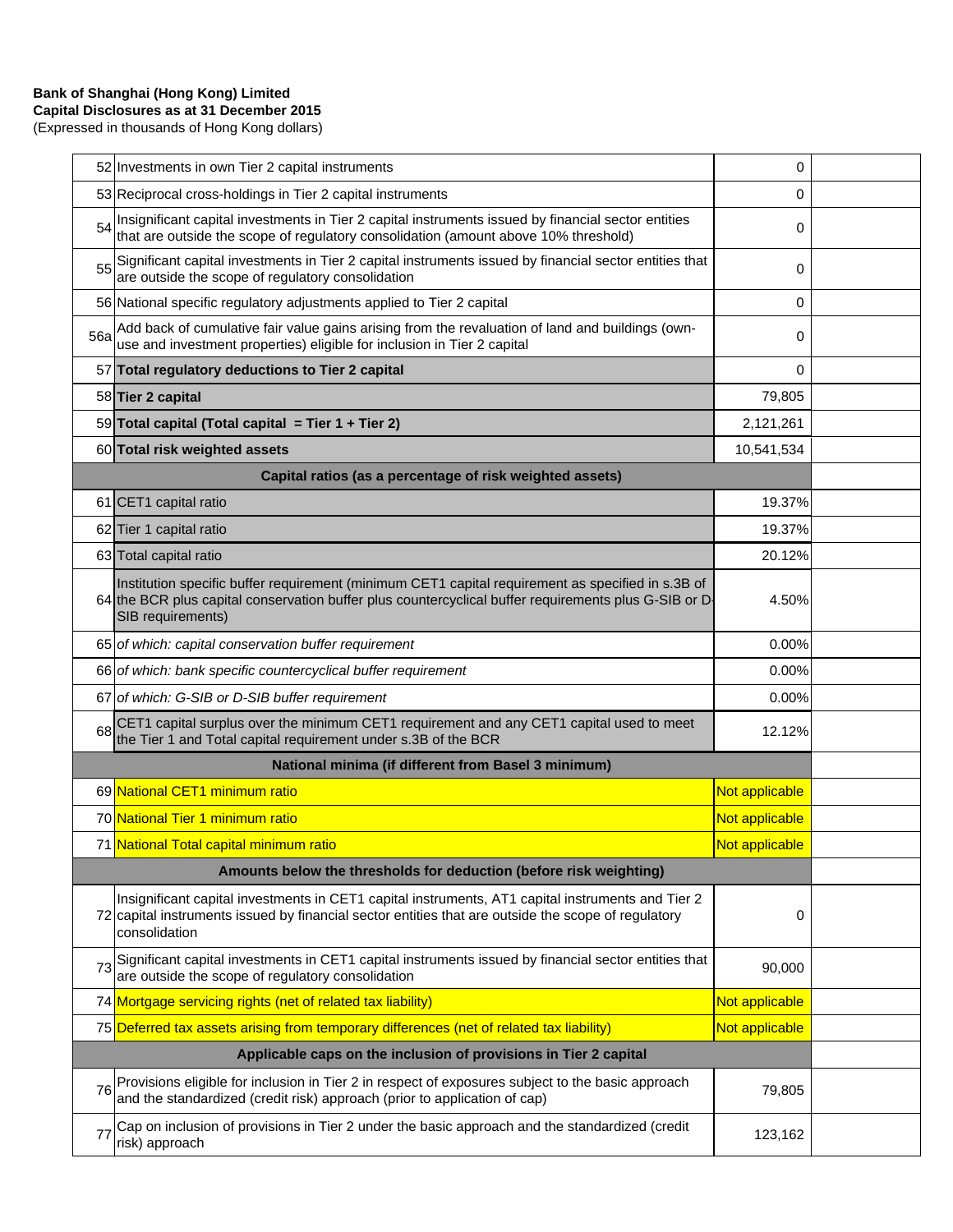## **Bank of Shanghai (Hong Kong) Limited Capital Disclosures as at 31 December 2015**

(Expressed in thousands of Hong Kong dollars)

|                                                                                                              | 78 Provisions eligible for inclusion in Tier 2 in respect of exposures subject to the IRB approach<br>(prior to application of cap) | 0              |  |
|--------------------------------------------------------------------------------------------------------------|-------------------------------------------------------------------------------------------------------------------------------------|----------------|--|
|                                                                                                              | 79 Cap for inclusion of provisions in Tier 2 under the IRB approach                                                                 | 0              |  |
| Capital instruments subject to phase-out arrangements<br>(only applicable between 1 Jan 2018 and 1 Jan 2022) |                                                                                                                                     |                |  |
|                                                                                                              | 80 Current cap on CET1 capital instruments subject to phase out arrangements                                                        | Not applicable |  |
|                                                                                                              | 81 Amount excluded from CET1 due to cap (excess over cap after redemptions and maturities)                                          | Not applicable |  |
|                                                                                                              | 82 Current cap on AT1 capital instruments subject to phase out arrangements                                                         | 0              |  |
|                                                                                                              | 83 Amount excluded from AT1 capital due to cap (excess over cap after redemptions and<br><i>maturities</i> )                        | 0              |  |
|                                                                                                              | 84 Current cap on Tier 2 capital instruments subject to phase out arrangements                                                      | 0              |  |
|                                                                                                              | 85 Amount excluded from Tier 2 capital due to cap (excess over cap after redemptions and<br><i>maturities</i> )                     | 0              |  |

#### **Notes to the template:**

Elements where a more conservative definition has been applied in the BCR relative to that set out in Basel III capital standards:

| <b>Row</b><br>No. | <b>Description</b>                                                                                                                                                                                                                                                                                                                                                                                                                                                                                                                                                                                                                                                                                                                                                                                                                                                                                                                                                                                                                                                                                                                                                                                                                     | <b>Hong Kong</b><br><b>basis</b> | <b>Basel III</b><br><b>basis</b> |  |
|-------------------|----------------------------------------------------------------------------------------------------------------------------------------------------------------------------------------------------------------------------------------------------------------------------------------------------------------------------------------------------------------------------------------------------------------------------------------------------------------------------------------------------------------------------------------------------------------------------------------------------------------------------------------------------------------------------------------------------------------------------------------------------------------------------------------------------------------------------------------------------------------------------------------------------------------------------------------------------------------------------------------------------------------------------------------------------------------------------------------------------------------------------------------------------------------------------------------------------------------------------------------|----------------------------------|----------------------------------|--|
|                   | Other intangible assets (net of associated deferred tax liability)                                                                                                                                                                                                                                                                                                                                                                                                                                                                                                                                                                                                                                                                                                                                                                                                                                                                                                                                                                                                                                                                                                                                                                     | 5,070                            | 5,070                            |  |
| 9                 | <b>Explanation</b><br>As set out in paragraph 87 of the Basel III text issued by the Basel Committee (December 2010), mortgage servicing rights (MSRs)<br>may be given limited recognition in CET1 capital (and hence be excluded from deduction from CET1 capital up to the specified<br>threshold). In Hong Kong, an AI is required to follow the accounting treatment of including MSRs as part of intangible assets<br>reported in the AI's financial statements and to deduct MSRs in full from CET1 capital. Therefore, the amount to be deducted as<br>reported in row 9 may be greater than that required under Basel III. The amount reported under the column "Basel III basis" in this<br>box represents the amount reported in row 9 (i.e. the amount reported under the "Hong Kong basis") adjusted by reducing the<br>amount of MSRs to be deducted to the extent not in excess of the 10% threshold set for MSRs and the aggregate 15% threshold<br>set for MSRs, DTAs arising from temporary differences and significant investments in CET1 capital instruments issued by financial<br>sector entities (excluding those that are loans, facilities or other credit exposures to connected companies) under Basel III. |                                  |                                  |  |
|                   | Deferred tax assets net of deferred tax liabilities                                                                                                                                                                                                                                                                                                                                                                                                                                                                                                                                                                                                                                                                                                                                                                                                                                                                                                                                                                                                                                                                                                                                                                                    | 6,502                            | 6,502                            |  |
|                   | Explanation<br>As set out in paragraphs 69 and 87 of the Basel III text issued by the Basel Committee (December 2010), DTAs that rely on future<br>profitability of the bank to be realized are to be deducted, whereas DTAs which relate to temporary differences may be given<br>limited recognition in CET1 capital (and hence be excluded from deduction from CET1 capital up to the specified threshold). In<br>Hong Kong, an AI is required to deduct all DTAs in full, irrespective of their origin, from CET1 capital. Therefore, the amount to be<br>10 deducted as reported in row 10 may be greater than that required under Basel III.                                                                                                                                                                                                                                                                                                                                                                                                                                                                                                                                                                                     |                                  |                                  |  |
|                   | The amount reported under the column "Basel III basis" in this box represents the amount reported in row 10 (i.e. the amount<br>reported under the "Hong Kong basis") adjusted by reducing the amount of DTAs to be deducted which relate to temporary<br>differences to the extent not in excess of the 10% threshold set for DTAs arising from temporary differences and the aggregate<br>15% threshold set for MSRs, DTAs arising from temporary differences and significant investments in CET1 capital instruments<br>issued by financial sector entities (excluding those that are loans, facilities and other credit exposures to connected companies)<br>under Basel III.                                                                                                                                                                                                                                                                                                                                                                                                                                                                                                                                                      |                                  |                                  |  |
|                   | Insignificant capital investments in CET1 capital instruments issued by financial sector<br>entities that are outside the scope of regulatory consolidation (amount above 10%<br>threshold)                                                                                                                                                                                                                                                                                                                                                                                                                                                                                                                                                                                                                                                                                                                                                                                                                                                                                                                                                                                                                                            | 0                                | 0                                |  |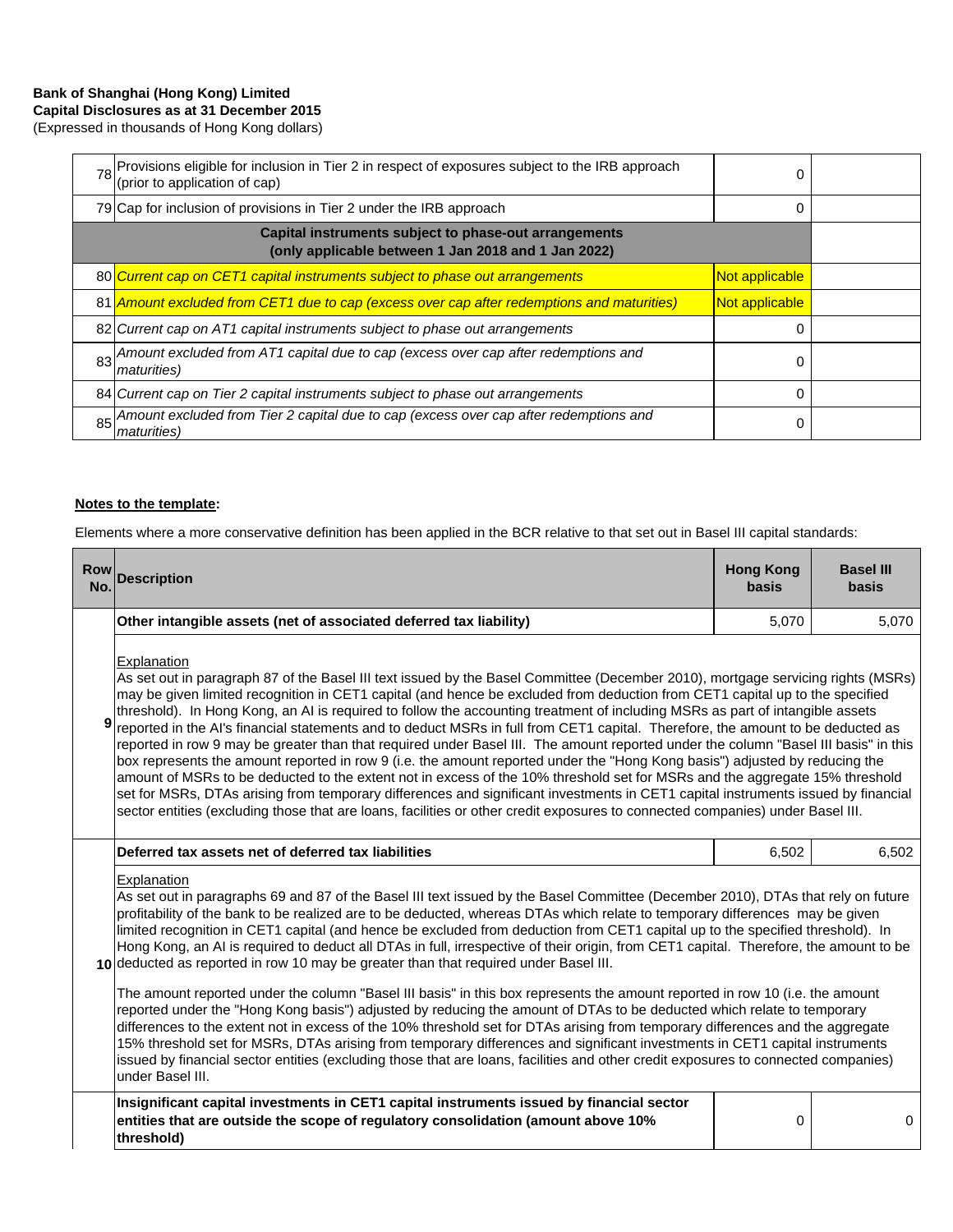(Expressed in thousands of Hong Kong dollars)

## **Explanation**

|          | - Apianauvni<br>For the purpose of determining the total amount of insignificant capital investments in CET1 capital instruments issued by financial<br>sector entities, an AI is required to aggregate any amount of loans, facilities or other credit exposures provided by it to any of its<br>connected companies, where the connected company is a financial sector entity, as if such loans, facilities or other credit<br>18 exposures were direct holdings, indirect holdings or synthetic holdings of the AI in the capital instruments of the financial sector<br>entity, except where the AI demonstrates to the satisfaction of the Monetary Authority that any such loan was made, any such<br>facility was granted, or any such other credit exposure was incurred, in the ordinary course of the Al's business.<br>Therefore, the amount to be deducted as reported in row 18 may be greater than that required under Basel III. The amount                                               |   |   |  |
|----------|----------------------------------------------------------------------------------------------------------------------------------------------------------------------------------------------------------------------------------------------------------------------------------------------------------------------------------------------------------------------------------------------------------------------------------------------------------------------------------------------------------------------------------------------------------------------------------------------------------------------------------------------------------------------------------------------------------------------------------------------------------------------------------------------------------------------------------------------------------------------------------------------------------------------------------------------------------------------------------------------------------|---|---|--|
|          | reported under the column "Basel III basis" in this box represents the amount reported in row 18 (i.e. the amount reported under<br>the "Hong Kong basis") adjusted by excluding the aggregate amount of loans, facilities or other credit exposures to the AI's<br>connected companies which were subject to deduction under the Hong Kong approach.                                                                                                                                                                                                                                                                                                                                                                                                                                                                                                                                                                                                                                                    |   |   |  |
|          | Significant capital investments in CET1 capital instruments issued by financial sector<br>entities that are outside the scope of regulatory consolidation (amount above 10%<br>threshold)                                                                                                                                                                                                                                                                                                                                                                                                                                                                                                                                                                                                                                                                                                                                                                                                                | 0 | 0 |  |
|          | Explanation<br>For the purpose of determining the total amount of significant capital investments in CET1 capital instruments issued by financial<br>sector entities, an AI is required to aggregate any amount of loans, facilities or other credit exposures provided by it to any of its<br>connected companies, where the connected company is a financial sector entity, as if such loans, facilities or other credit<br>19 exposures were direct holdings, indirect holdings or synthetic holdings of the AI in the capital instruments of the financial sector<br>entity, except where the AI demonstrates to the satisfaction of the Monetary Authority that any such loan was made, any such<br>facility was granted, or any such other credit exposure was incurred, in the ordinary course of the Al's business.                                                                                                                                                                              |   |   |  |
|          | Therefore, the amount to be deducted as reported in row 19 may be greater than that required under Basel III. The amount<br>reported under the column "Basel III basis" in this box represents the amount reported in row 19 (i.e. the amount reported under<br>the "Hong Kong basis") adjusted by excluding the aggregate amount of loans, facilities or other credit exposures to the AI's<br>connected companies which were subject to deduction under the Hong Kong approach.                                                                                                                                                                                                                                                                                                                                                                                                                                                                                                                        |   |   |  |
|          | Insignificant capital investments in AT1 capital instruments issued by financial sector<br>entities that are outside the scope of regulatory consolidation (amount above 10%<br>threshold)                                                                                                                                                                                                                                                                                                                                                                                                                                                                                                                                                                                                                                                                                                                                                                                                               | 0 | 0 |  |
|          | Explanation<br>The effect of treating loans, facilities or other credit exposures to connected companies which are financial sector entities as CET1<br>39 capital instruments for the purpose of considering deductions to be made in calculating the capital base (see note re row 18 to the<br>template above) will mean the headroom within the threshold available for the exemption from capital deduction of other<br>insignificant capital investments in AT1 capital instruments may be smaller. Therefore, the amount to be deducted as reported in<br>row 39 may be greater than that required under Basel III. The amount reported under the column "Basel III basis" in this box<br>represents the amount reported in row 39 (i.e. the amount reported under the "Hong Kong basis") adjusted by excluding the<br>aggregate amount of loans, facilities or other credit exposures to the AI's connected companies which were subject to deduction<br>under the Hong Kong approach.           |   |   |  |
|          | Insignificant capital investments in Tier 2 capital instruments issued by financial sector<br>entities that are outside the scope of regulatory consolidation (amount above 10%<br>threshold)                                                                                                                                                                                                                                                                                                                                                                                                                                                                                                                                                                                                                                                                                                                                                                                                            | 0 | 0 |  |
|          | <b>Explanation</b><br>The effect of treating loans, facilities or other credit exposures to connected companies which are financial sector entities as CET1<br>54 capital instruments for the purpose of considering deductions to be made in calculating the capital base (see note re row 18 to the<br>template above) will mean the headroom within the threshold available for the exemption from capital deduction of other<br>insignificant capital investments in Tier 2 capital instruments may be smaller. Therefore, the amount to be deducted as reported in<br>row 54 may be greater than that required under Basel III. The amount reported under the column "Basel III basis" in this box<br>represents the amount reported in row 54 (i.e. the amount reported under the "Hong Kong basis") adjusted by excluding the<br>aggregate amount of loans, facilities or other credit exposures to the AI's connected companies which were subject to deduction<br>under the Hong Kong approach. |   |   |  |
| Remarks: |                                                                                                                                                                                                                                                                                                                                                                                                                                                                                                                                                                                                                                                                                                                                                                                                                                                                                                                                                                                                          |   |   |  |

Remarks: